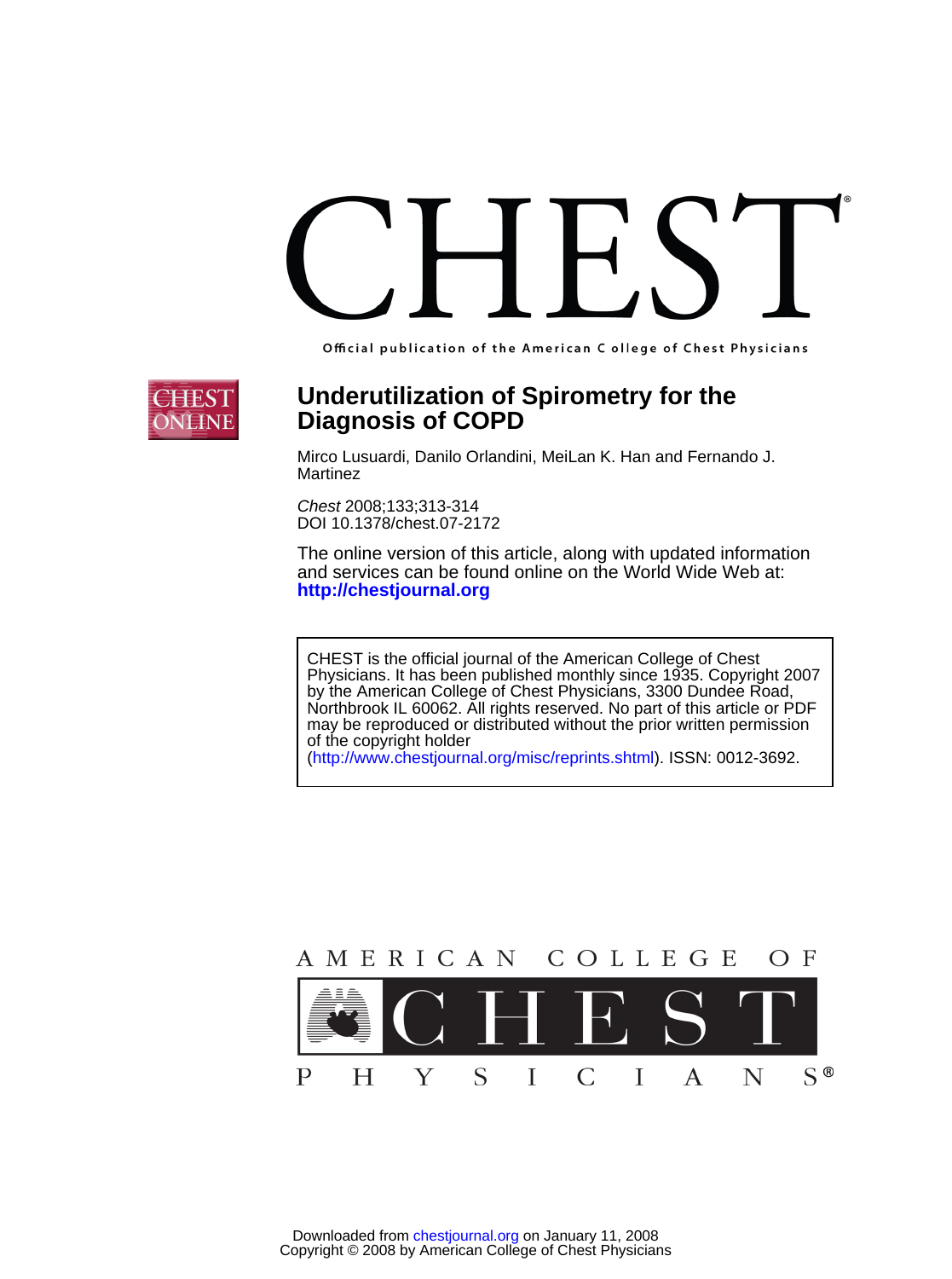Regarding the comments on safety, since their article2 did not include a discussion on safety, obviously our comments are of a general nature, as was stated up front in our editorial. Our concerns emanate from long experience in the field of pediatric bronchoscopy and our sense that we do not have the tools to define what "important complications" are. We also lack the benchmarks to assess their severity or a platform to easily report them. The single large study<sup>5</sup> that analyzed complications in bronchoscopy reported "At least one complication" at 6.9%. At Children's Hospital Boston, as part of a quality control project, we monitored complications immediately at the end of each bronchoscopy and found that we had an overall complication rate of 6%. While the design was prospective, we belatedly recognized that we failed to include contact with the families following the procedure and thus may have missed late complications such as hemoptysis and fever. The data were used for internal control and have not yet been submitted for publication. The recognition that complications are underappreciated is the likely reason that the government of the Netherlands is now mandating that hospitals develop mechanisms and benchmarks to report complications of their various procedures.

In a previous review on bronchoscopy,6 one of the authors of the article and letter wrote: "As it is an invasive procedure, the following should be asked: what question am I trying to answer by bronchoscopy? Will the answer justify the risks of the procedure?" We are in full agreement with this approach and would only comment that when an invasive element to an already invasive procedure is added, one should bear in mind the adage *primum non nocere*. We are advocating caution when adding a further invasive procedure to our routine bronchoscopy/BAL unless it carries benefits that remain to be defined or serves legitimate research purposes.

> *Andrew A. Colin, MD Tarig Ali-Dinar, MD Miller School of Medicine University of Miami Miami, FL*

The authors have reported to the ACCP that no significant conflicts of interest exist with any companies/organizations whose products or services may be discussed in this article.

Reproduction of this article is prohibited without written permission from the American College of Chest Physicians (www.chestjournal. org/misc/reprints.shtml).

*Correspondence to: Andrew A. Colin, MD, University of Miami, Batchelor Children's Institute, Department of Pediatrics, Division of Pediatric Pulmonology, 1580 NW Tenth Ave, First Floor (D-820), Miami, FL 33136; e-mail: AColin@med.miami.edu* **DOI: 10.1378/chest.07-2578**

#### **REFERENCES**

- 1 Colin AA, Ali-Dinar T. Endobronchial biopsy in childhood. Chest 2007; 131:1626 –1627
- 2 Regamey N, Hilard T, Saglani S, et al. Quality, size and composition of paediatric endobronchial biopsies in cystic fibrosis. Chest 2007; 131:1710 –1717
- 3 Mallory GB. Pitfalls in non-therapeutic research in children. Pediatr Pulmonol 2006; 41:1014 –1016
- 4 Bush A, Davies JC. Rebuttal: you are wrong, Dr. Mallory . . . Pediatr Pulmonol 41:1017–1020
- 5 de Blic J, Marchac V, Scheinmann P. Complications of flexible bronchoscopy in children: prospective study of 1328 procedures. Eur Respir J 2002; 20:1271–1276
- 6 Rosenthal M. Bronchoscopy and infection. Paediatr Respir Rev 2003; 4:143–146

## **Underutilization of Spirometry for the Diagnosis of COPD**

#### *To the Editor:*

The interesting article in *CHEST* (August 2007) by Han et al<sup>1</sup> and the relative editorial comment<sup>2</sup> stressed the problem of COPD diagnosis, which by definition must be confirmed by spirometry, but which in clinical practice is based only on clinical grounds in a large proportion of cases. The negative consequences, such as the overadministration of therapies, with the chance of doing more harm than good in terms of costs and number of adverse events, have been correctly underlined. The authors reported no difference between the primary care and the specialist setting, while other published articles have reported that specialists are more likely to use spirometry.

The Clinical Effectiveness Unit of the Public Local Health Authority of the province of Reggio Emilia (Italy) [population of about 500,000] conducted an audit study in its four general hospital and one rehabilitation hospital to verify whether or not the diagnosis of COPD was correctly supported by spirometry. Taking a 2-year period into account (from 2005 to 2006), 379 clinical records were selected with a first diagnosis of COPD coded according to the *International Classification of Diseases* (ninth revision) as 49120, 49121, or 51881 (respiratory failure), with 49120 or 49121 as a second diagnosis. The mean percentage of COPD diagnoses supported by spirometry was 19.3%; interestingly enough, however, there were large variations according to the organization of hospital units. In our only Pulmonary Rehabilitation Unit, clinical records documented the use of spirometry in 46.1% of cases, while in the pulmonary services within internal medicine departments documentation of the use of spirometry was present in 14.4% of cases (range, 9.2 to 26.0%). Since our hospitals refer respiratory problems to pulmonologists of similar experience, it is evident that the organization and operational context may play a significant role, as demonstrated in the literature in relation to survival and length of hospital stay.3,4

In the editorial comment, our article (*ie*, Lusuardi et al5) was kindly quoted as an example of the potential overutilization of office spirometry in COPD diagnosis. Actually, the real conclusions of the study were rather disappointing with regard to the regular use of spirometry in primary care, and one detail from the final conclusions of the study should be underlined: the use of a questionnaire was comparable to office spirometry in identifying the patients with the highest probability of a COPD or asthma diagnosis, which is exactly in line with the recommendations of Enright and Quanjer.2

> *Mirco Lusuardi, MD Danilo Orlandini, MD Azienda Unita` Sanitaria Locale Reggio Emilia Correggio, Italy*

The authors have reported to the ACCP that no significant conflicts of interest exist with any companies/organizations whose products or services may be discussed in this article.

Reproduction of this article is prohibited without written permission from the American College of Chest Physicians (www.chestjournal. org/misc/reprints.shtml).

*Correspondence to: Mirco Lusuardi, MD, San Sebastiano Hospital, Cardiopulmonary Rehabilitation, via Mandriolo 11, Correggio, Reggio Emilia 42015, Italy; e-mail: lusuardimi@ausl.re.it* **DOI: 10.1378/chest.07-2172**

#### **REFERENCES**

1 Han MLK, Kim MG, Mardon R, et al. Spirometry utilization for COPD: how do we measure up? Chest 2007; 132:403– 409

2 Enright P, Quanjer P. Spirometry for COPD is both under-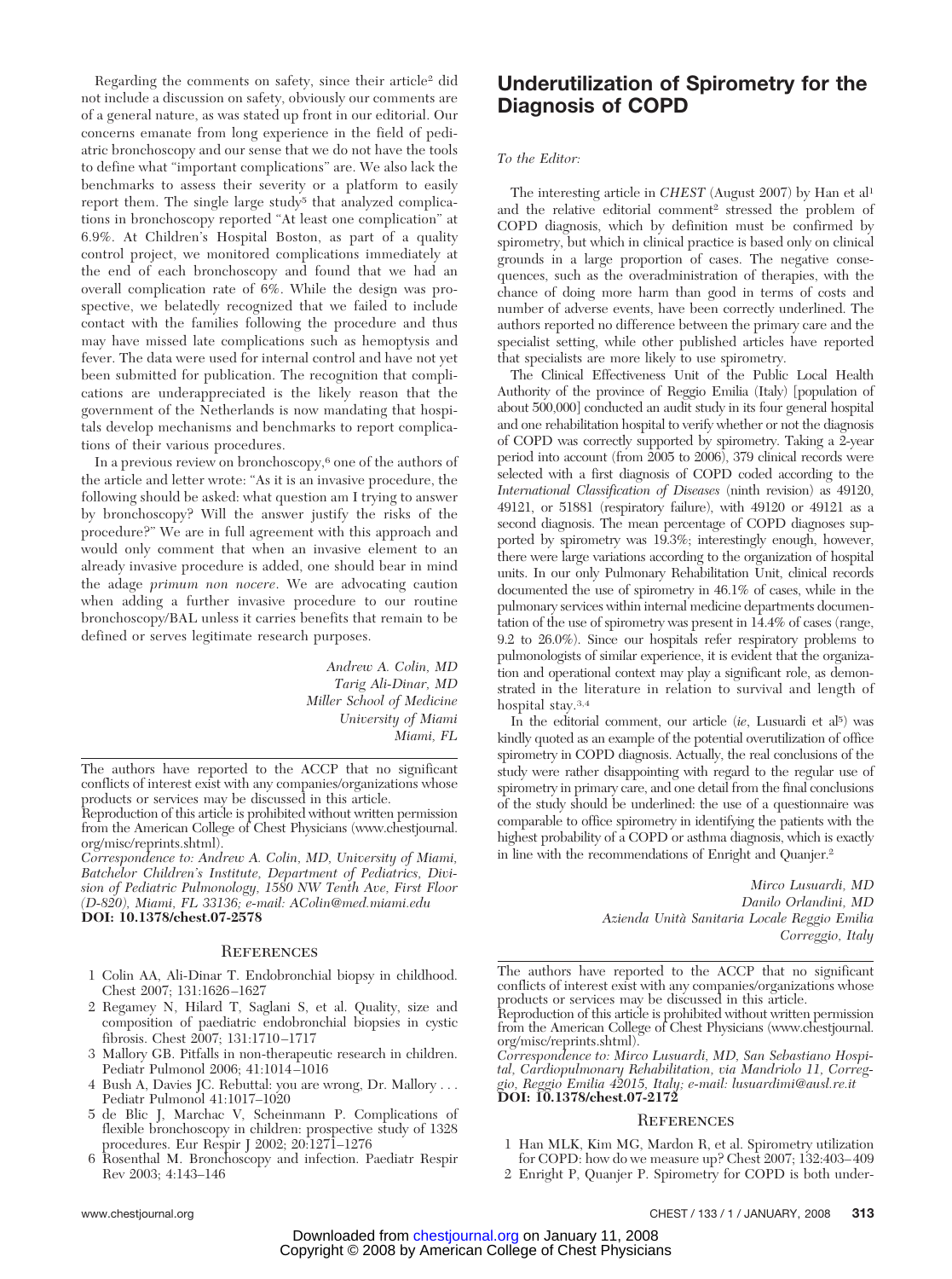utilized and overutilized. Chest 2007; 132:368 –369

- 3 Roberts CM, Barnes S, Lowe D, et al. Evidence of a link between mortality in acute COPD and hospital type and resources. Thorax 2003; 58:947–949
- 4 Price LC, Lowe D, Hosker H, et al. The UK National COPD Audit 2003: impact of hospital resources and organisation of care on patient outcome following admissions for acute COPD exacerbation. Thorax 2006; 61:837– 842
- 5 Lusuardi M, De Benedetto F, Paggiaro P, et al. A randomized controlled trial on office spirometry in asthma and COPD in standard general practice. Chest 2006; 129:844 – 852

## *Response*

*To the Editor:*

We thank Drs. Lusuardi and Orlandini for their comment on our recent article, $\frac{1}{1}$  in which they highlight the poor overall usage of spirometry seen in both the primary care and specialty settings in our study. They also report data that they have collected suggesting spirometry utilization varies by practice setting, with patients being cared for in a pulmonary rehabilitation unit having received significantly more documented spirometry than patients being cared for on pulmonary services within internal medicine departments. As we point out in our article, our data may have been biased by the fact that pulmonologists were not separated from other specialists. Several other reports2,3 have suggested higher spirometry utilization among pulmonologists. We also appreciate the comments regarding the letter writers' own study<sup>4</sup> that failed to find a significant advantage to office spirometry in the general practice setting to improve the diagnosis of asthma and COPD, highlighting the need to identify appropriate patients for testing and for general practitioners and pulmonologists to work together.

> *MeiLan K. Han, MD, MS Fernando J. Martinez, MD, MS, FCCP Division of Pulmonary and Critical Care Medicine University of Michigan*

The authors have no conflicts of interest to disclose.

Reproduction of this article is prohibited without written permission from the American College of Chest Physicians (www.chestjournal. org/misc/reprints.shtml).

*Correspondence to: Fernando J. Martinez, MD, MS, FCCP, Division of Pulmonary and Critical Care Medicine, University of Michigan, TC 3916, 1500 E Medical Center Dr, Ann Arbor, MI 48109; e-mail: fmartine@umich.edu*

**DOI: 10.1378/chest.07-2526**

### **REFERENCES**

- 1 Han MK, Kim MG, Mardon R, et al. Spirometry utilization for COPD: how do we measure up? Chest 2007; 132:403– 409 2 Lee TA, Bartle B, Weiss KB. Spirometry use in clinical practice
- following diagnosis of COPD. Chest 2006; 129:1509 –1515
- 3 Barr RG, Celli BR, Martinez FJ, et al. Physician and patient perceptions in COPD: the COPD Resource Network Needs Assessment Survey. Am J Med 2005; 118: 1415
- 4 Lusuardi M, De Benedetto F, Paggiaro P, et al. A randomized controlled trial on office spirometry in asthma and COPD in standard general practice: data from Spirometry in Asthma and COPD; a comparative evaluation Italian study. Chest 2006; 129:844 – 852

## **Noninvasive Ventilation for Patients With Neuromuscular Disease and Acute Respiratory Failure**

#### *To the Editor:*

In our opinion, the very interesting article in *CHEST* (August  $2007$ ) by Garpestad et al<sup>1</sup> successfully contributed to a better understanding of noninvasive ventilation (NIV). However, we missed one potentially important indication for NIV, part time or continuous ventilatory support during an episode of acute respiratory failure (ARF) in patients with neuromuscular disease ( $\overline{\text{NMD}}$ ). Although the few studies on these patients<sup>2-4</sup> have been designed without a randomized control group that utilized tracheostomy ventilation (TV), all of them have underlined the effectiveness of NIV on the basis of two consistent outcomes: preventing endotracheal intubation; and avoiding mortality during these episodes. The lack of studies with a control group may have allowed Garpestad et al<sup>1</sup> to exclude patients with NMD as candidates for NIV in acute settings; but, keeping in mind that most of these patients rejected TV, in our opinion a protocol in which randomization might suppose the death of some of the patients included is both ethically and technically unfeasible. In a previous study4 of patients who were unable to breath, we found that three of the four patients who previously had rejected TV, but not continuous NIV, survived an episode of ARF.

On obtaining the informed patient's agreement to receive this treatment and in the absence of severe bulbar involvement,4 continuous NIV during ARF in NMD must be performed in a specific designated area with an available cohort of staff who have the appropriate experience. Matters to be considered are the appropriateness of the ventilation devices, the possibility of combining nasal or oronasal with mouthpiece interfaces, and the effectiveness of noninvasive aids to clear the patient's airway secretions.

Patients should be carefully monitored and, if NIV fails, those who previously have accepted TV should be intubated without delay. In the patients who reject TV, all of the futile procedures (including NIV) should be interrupted, and adequate palliative care should be instituted immediately.

> Jesús Sancho, MD *Emilio Servera, MD, FCCP Hospital Clı´nico Universitario, Universitat de Valencia Valencia, Spain*

Correspondence to: Jesús Sancho, MD, Ave Blasco Ibañez 17, *46010 Valencia, Spain; e-mail: cchinesta@eresmas.com*

#### **DOI: 10.1378/chest.07-2180**

#### **REFERENCES**

- 1 Garpestad E, Bernnan J, Hill NS. Noninvasive ventilation for critical Care. Chest 2007; 132:711–720
- 2 Vianello A, Bevilacqua M, Arcaro G. Noninvasive ventilatory approach to treatment of acute respiratory failure in neuromuscular disorders: a comparision with endotracheal intubation. Intensive Care Med 2000; 26:384 –390
- 3 Rabinstein A, Widjicks EF. BiPAP in acute respiratory failure due to myasthenic crisis may prevent intubation. Neurology 2002; 59:1647–1649

The authors have reported to the ACCP that no significant conflicts of interest exist with any companies/organizations whose products or services may be discussed in this article.

Reproduction of this article is prohibited without written permission from the American College of Chest Physicians (www.chestjournal. org/misc/reprints.shtml).